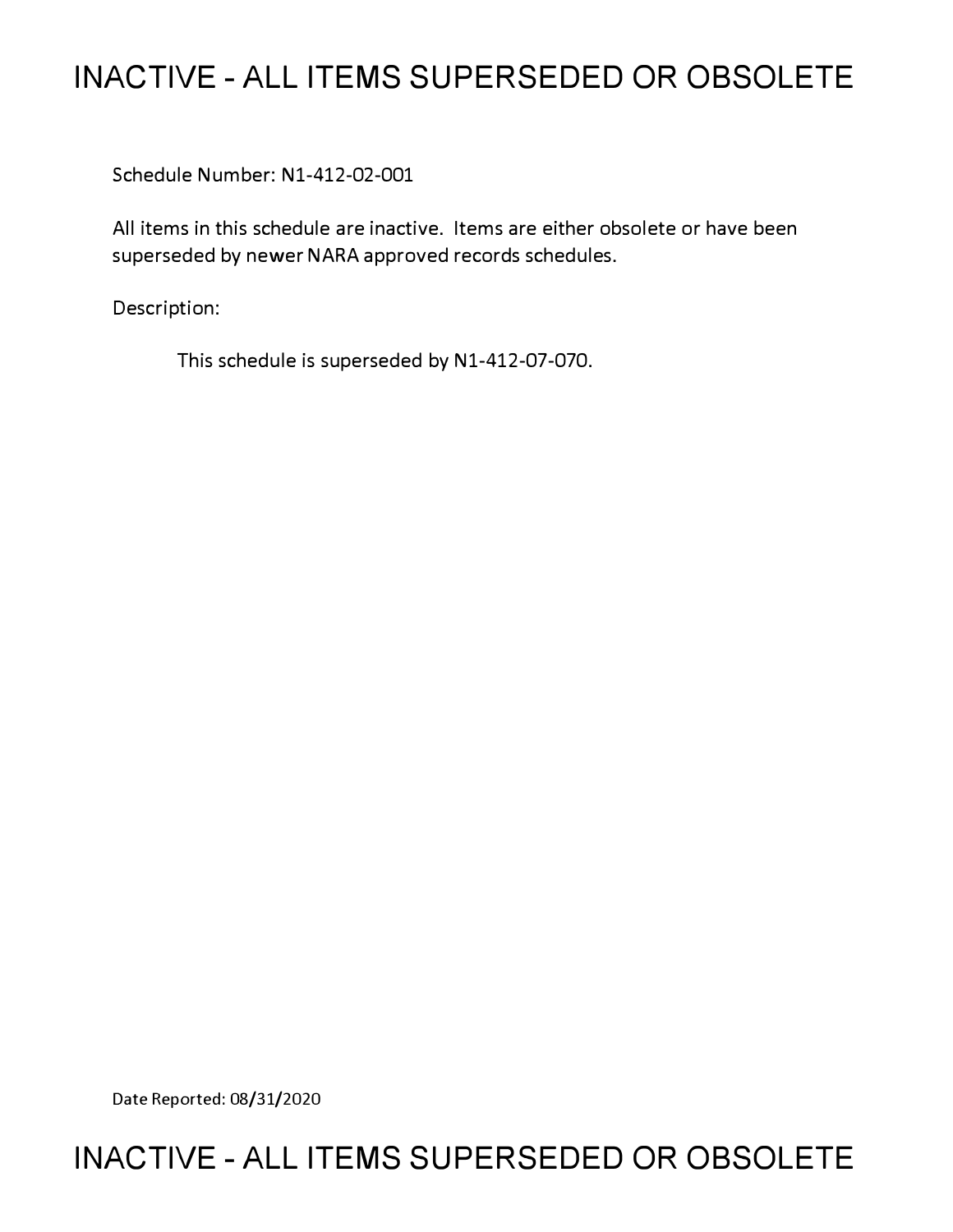$\tilde{\zeta}$ 

| <b>REQUEST FOR RECORDS DISPOSITION AUTHORITY</b>                |                                                      |                                                                                                                                                                                                                                              |                 |              | <b>LEAVE BLANK (NARA use only)</b>                                                                                                  |                                   |  |
|-----------------------------------------------------------------|------------------------------------------------------|----------------------------------------------------------------------------------------------------------------------------------------------------------------------------------------------------------------------------------------------|-----------------|--------------|-------------------------------------------------------------------------------------------------------------------------------------|-----------------------------------|--|
| (See Instructions on reverse)                                   |                                                      |                                                                                                                                                                                                                                              |                 |              | <b>JOB NUMBER</b>                                                                                                                   |                                   |  |
| TO NATIONAL ARCHIVES and RECORDS ADMINISTRATION (NIR)           |                                                      |                                                                                                                                                                                                                                              |                 |              | <u>2010-412-02-1</u><br>DATE RECEIVED                                                                                               |                                   |  |
| WASHINGTON, DC 20408                                            |                                                      |                                                                                                                                                                                                                                              |                 |              | 2-22-2002                                                                                                                           |                                   |  |
| 1 FROM (Agency or establishment)                                |                                                      |                                                                                                                                                                                                                                              |                 |              | NOTIFICATION TO AGENCY                                                                                                              |                                   |  |
|                                                                 |                                                      | <b>Environmental Protection Agency</b>                                                                                                                                                                                                       |                 |              |                                                                                                                                     |                                   |  |
| 2 MAJOR SUBDIVISION<br>Office of Inspector General              |                                                      |                                                                                                                                                                                                                                              |                 |              | In accordance with the provisions of 44<br>U S.C. 3303a the disposition request,                                                    |                                   |  |
| 3 MINOR SUBDIVISION                                             |                                                      |                                                                                                                                                                                                                                              |                 |              | including amendments, is approved except<br>for items that may be marked "disposition<br>not approved" or "withdrawn" in column 10. |                                   |  |
| Office of Management                                            |                                                      |                                                                                                                                                                                                                                              |                 |              |                                                                                                                                     |                                   |  |
|                                                                 | 4 NAME OF PERSON WITH WHOM TO CONFER<br>5. TELEPHONE |                                                                                                                                                                                                                                              |                 |              | <b>DATE</b><br><b>ARCAVIST OF THE UNITED STATES</b>                                                                                 |                                   |  |
|                                                                 | Chris O'Donnell<br>202-260-1324                      |                                                                                                                                                                                                                                              |                 |              | $8 - 22 - 02$                                                                                                                       |                                   |  |
|                                                                 |                                                      | <b>6. AGENCY CERTIFICATION</b>                                                                                                                                                                                                               |                 |              |                                                                                                                                     |                                   |  |
|                                                                 |                                                      | I hereby certify that I am authorized to act for this agency in matters pertaining to the disposition of its records                                                                                                                         |                 |              |                                                                                                                                     |                                   |  |
|                                                                 |                                                      | and that the records proposed for disposal on the attached $\frac{2}{\sqrt{2}}$ page(s) are not now needed for the business<br>of this agency or will not be needed after the retention periods specified; and that written concurrence from |                 |              |                                                                                                                                     |                                   |  |
|                                                                 |                                                      | the General Accounting Office, under the provisions of Title 8 of the GAO Manual for Guidance of Federal                                                                                                                                     |                 |              |                                                                                                                                     |                                   |  |
| Agencies,                                                       |                                                      |                                                                                                                                                                                                                                              |                 |              |                                                                                                                                     |                                   |  |
|                                                                 |                                                      | is not required;                                                                                                                                                                                                                             | is attached; or |              | has been requested.                                                                                                                 |                                   |  |
| <b>DATE</b>                                                     |                                                      | SIGNATURE OF AGENCY REPRESENTATIVE                                                                                                                                                                                                           |                 | <b>TITLE</b> |                                                                                                                                     |                                   |  |
|                                                                 | 2/8/2002                                             | Chris O'Donnell Chris O'Avarill                                                                                                                                                                                                              |                 |              | Agency Records Officer                                                                                                              |                                   |  |
| 7 <sub>1</sub>                                                  |                                                      |                                                                                                                                                                                                                                              |                 |              | 9. GRS OR                                                                                                                           | 10. ACTION                        |  |
| <b>ITEM</b><br>NO.                                              |                                                      | 8. DESCRIPTION OF ITEM AND PROPOSED DISPOSITION                                                                                                                                                                                              |                 |              | <b>SUPERSEDED</b><br><b>JOB CITATION</b>                                                                                            | <b>TAKEN (NARA</b><br>USE ONLY)   |  |
|                                                                 |                                                      |                                                                                                                                                                                                                                              |                 |              |                                                                                                                                     |                                   |  |
|                                                                 | See attached U.S. EPA 699 - Management Assessment    |                                                                                                                                                                                                                                              |                 |              |                                                                                                                                     |                                   |  |
|                                                                 | Reviews and Program Evaluation                       |                                                                                                                                                                                                                                              |                 |              |                                                                                                                                     |                                   |  |
|                                                                 |                                                      |                                                                                                                                                                                                                                              |                 |              |                                                                                                                                     |                                   |  |
|                                                                 |                                                      |                                                                                                                                                                                                                                              |                 |              |                                                                                                                                     |                                   |  |
|                                                                 |                                                      |                                                                                                                                                                                                                                              |                 |              |                                                                                                                                     |                                   |  |
|                                                                 |                                                      |                                                                                                                                                                                                                                              |                 |              |                                                                                                                                     |                                   |  |
|                                                                 |                                                      |                                                                                                                                                                                                                                              |                 |              |                                                                                                                                     |                                   |  |
|                                                                 |                                                      |                                                                                                                                                                                                                                              |                 |              |                                                                                                                                     |                                   |  |
|                                                                 |                                                      |                                                                                                                                                                                                                                              |                 |              |                                                                                                                                     |                                   |  |
|                                                                 |                                                      |                                                                                                                                                                                                                                              |                 |              |                                                                                                                                     |                                   |  |
|                                                                 |                                                      |                                                                                                                                                                                                                                              |                 |              |                                                                                                                                     |                                   |  |
|                                                                 |                                                      |                                                                                                                                                                                                                                              |                 |              |                                                                                                                                     |                                   |  |
|                                                                 |                                                      |                                                                                                                                                                                                                                              |                 |              |                                                                                                                                     |                                   |  |
|                                                                 |                                                      |                                                                                                                                                                                                                                              |                 |              |                                                                                                                                     |                                   |  |
|                                                                 |                                                      |                                                                                                                                                                                                                                              |                 |              |                                                                                                                                     |                                   |  |
|                                                                 |                                                      |                                                                                                                                                                                                                                              |                 |              |                                                                                                                                     |                                   |  |
|                                                                 |                                                      |                                                                                                                                                                                                                                              |                 |              |                                                                                                                                     |                                   |  |
|                                                                 |                                                      | ce dépuny numu                                                                                                                                                                                                                               |                 |              |                                                                                                                                     |                                   |  |
| STANDARD FORM 115 (REV 3-91)<br>115-109<br>NSN 7540-00-634-4064 |                                                      |                                                                                                                                                                                                                                              |                 |              |                                                                                                                                     |                                   |  |
|                                                                 |                                                      | PREVIOUS EDITION NOT USABLE                                                                                                                                                                                                                  |                 |              |                                                                                                                                     | Prescribed by NARA<br>36 CFR 1228 |  |

÷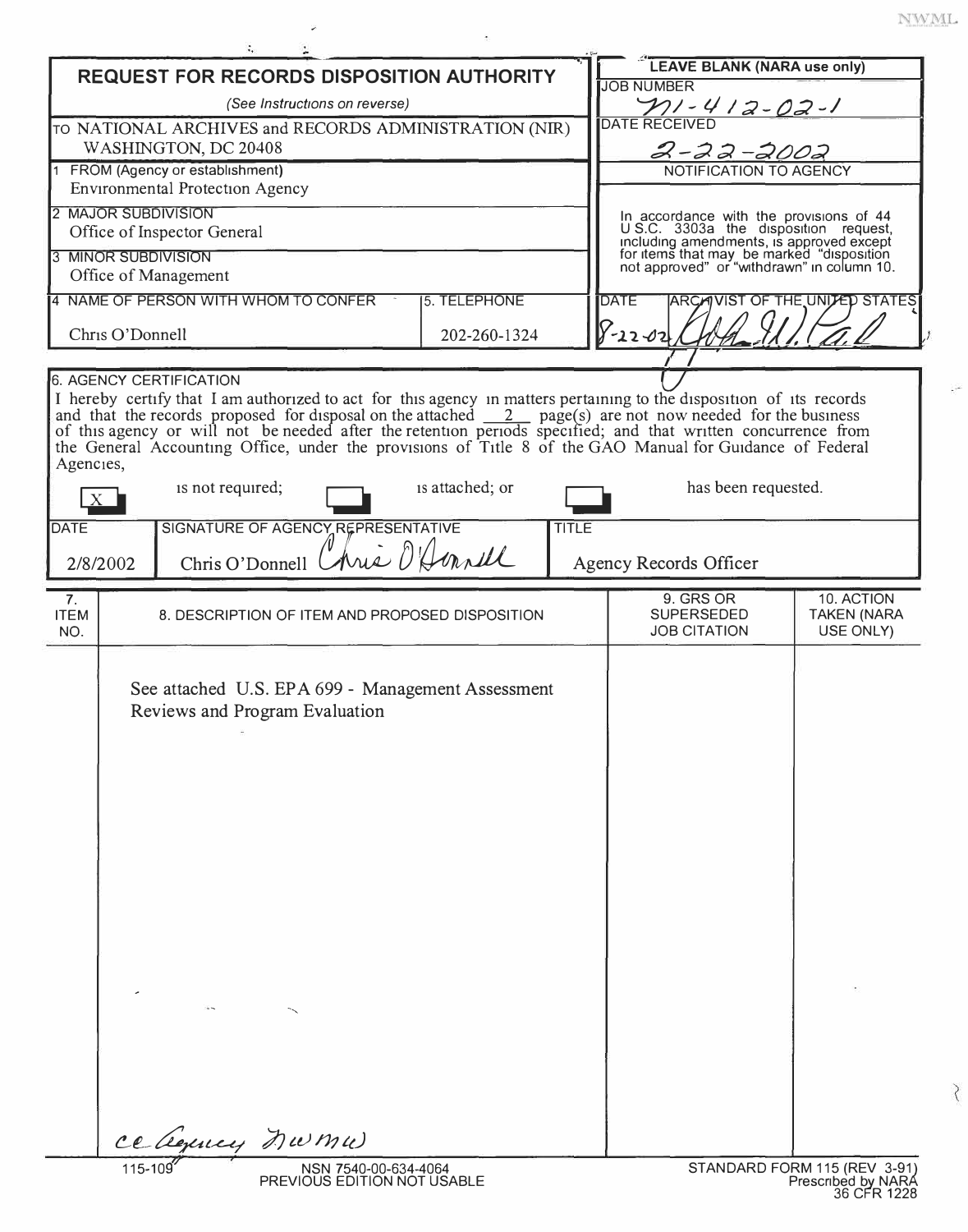**NWML** 

## **DRAFT OF 11/26/01**

### **U.S. EPA RECORDS SCHEDULE**

 $\blacktriangleleft$ 

**SERIES TITLE:** Management Assessment Reviews and Program Evaluations

**PROGRAM:** Inspector General

 $\sim$   $\sim$ 

**EPA SERIES NO:** 699

AGENCY FILE CODE: INSP 699

NARA DISPOSAL AUTHORITY: Pending (Use this number to retire records to the FRC)

**APPLICABILITY:** Agency-wide

*IDENTIFYING INFORMATION:*  **DESCRIPTION:** Consists of:

a. Record copy of reports and related documents of internal reviews of the Office of Inspector General (OIG) procedures or programs for economy, efficiency, and compliance with OIG policies and professional standards.

b. Electronic versions created with electronic mail and word processing systems.

#### **ARRANGEMENT:**

**TYPE OF RECORDS: SPECIFIC RESTRICTIONS:**  Confidential Business Information

525

**MEDIUM: VITAL RECORD:** 

Paper, electronic

**FUNCTIONS SUPPORTED:**  Program management and oversight

**SPECIFIC LEGAL REQUIREMENTS:**  None